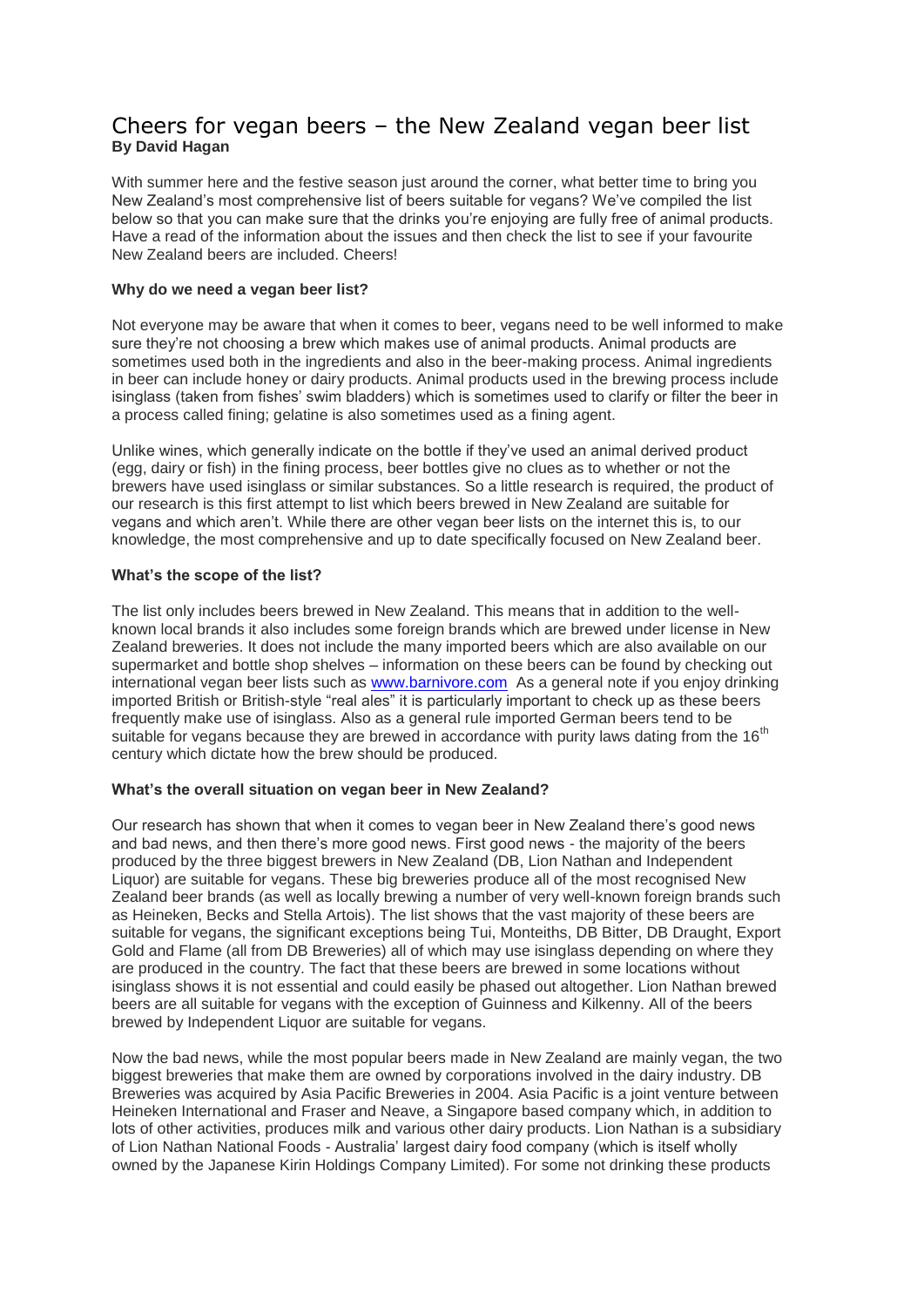on account of the activities of the companies that own the breweries may be a step too far, but we include this information just to help fully inform people's choices.

Now the next bit of good news, in addition to the beers produced by the big corporate breweries New Zealand has a wealth of microbreweries scattered throughout the land, most of which offer a fantastic range of fabulous beers suitable for vegans. Some of these beers will be available in your local supermarket or bottle shop, or you can check each company's website to order direct from the brewers. Buying these beers supports small local independent breweries, and gives you a chance to sample a whole range of new flavours – give them a try and who knows you may find you prefer them to the big brands!

#### **Disclaimer**

The list is divided into two sections – one for the big corporate breweries that produce the bestknown brands and one for the microbreweries. The lists are correct as of December 2010, and are based on the responses given by each brewery to a request for information about their use of animal ingredients or animal products in their brewing process. Things change and the list may well go out of date – if anyone becomes aware of any changes in any breweries' policies please contact us so we can update the list accordingly. Not every microbrewery we contacted responded, so if you have a favourite brew which isn't included on the list why not contact the brewer yourself to ask them if their beer is suitable for vegans and please let us know the answer so we can add them to the list. Remember it's important to ask them both about the ingredients they use and whether any animal products are used in the beer making process. The lists only cover beer brewed in New Zealand – for foreign brewed beers sold in New Zealand please refer to alternative vegan beer lists on the internet. However, with so many fantastic local beers suitable for vegans we're sure you'll be able to find something from the list below to enjoy. Cheers!

| <b>Brewery</b>                                           | <b>Suitable</b>                                                                                                                                                             | <b>Not suitable</b>                                                        |
|----------------------------------------------------------|-----------------------------------------------------------------------------------------------------------------------------------------------------------------------------|----------------------------------------------------------------------------|
| <b>DB</b><br>www.dbbreweries.co.nz                       | Heineken<br>Tiger<br>Amstel<br>Sol                                                                                                                                          | DB Bitter<br>DB Draught<br>Flame<br><b>Export Gold</b><br>Monteiths<br>Tui |
| <b>Independent Liquor</b><br>www.independentliquor.co.nz | NZ Pure<br>Carlsberg<br>Tuborg<br>Kingfisher<br>Haagen<br>Ranfurly Lager<br>New Zealand Lager<br>Casa                                                                       | None                                                                       |
| <b>Lion Nathan</b><br>www.lion-nathan.com.au             | <b>Speights</b><br>Lion Red<br>Steinlager<br>Mac's<br>Canterbury Draught<br>Light Ice<br>Castlemaine<br><b>Black Ice</b><br>Rheineck<br><b>Tasman Bitter</b><br>Castlepoint | Guinness<br>Kilkenny                                                       |

## Vegan Beer list – the big breweries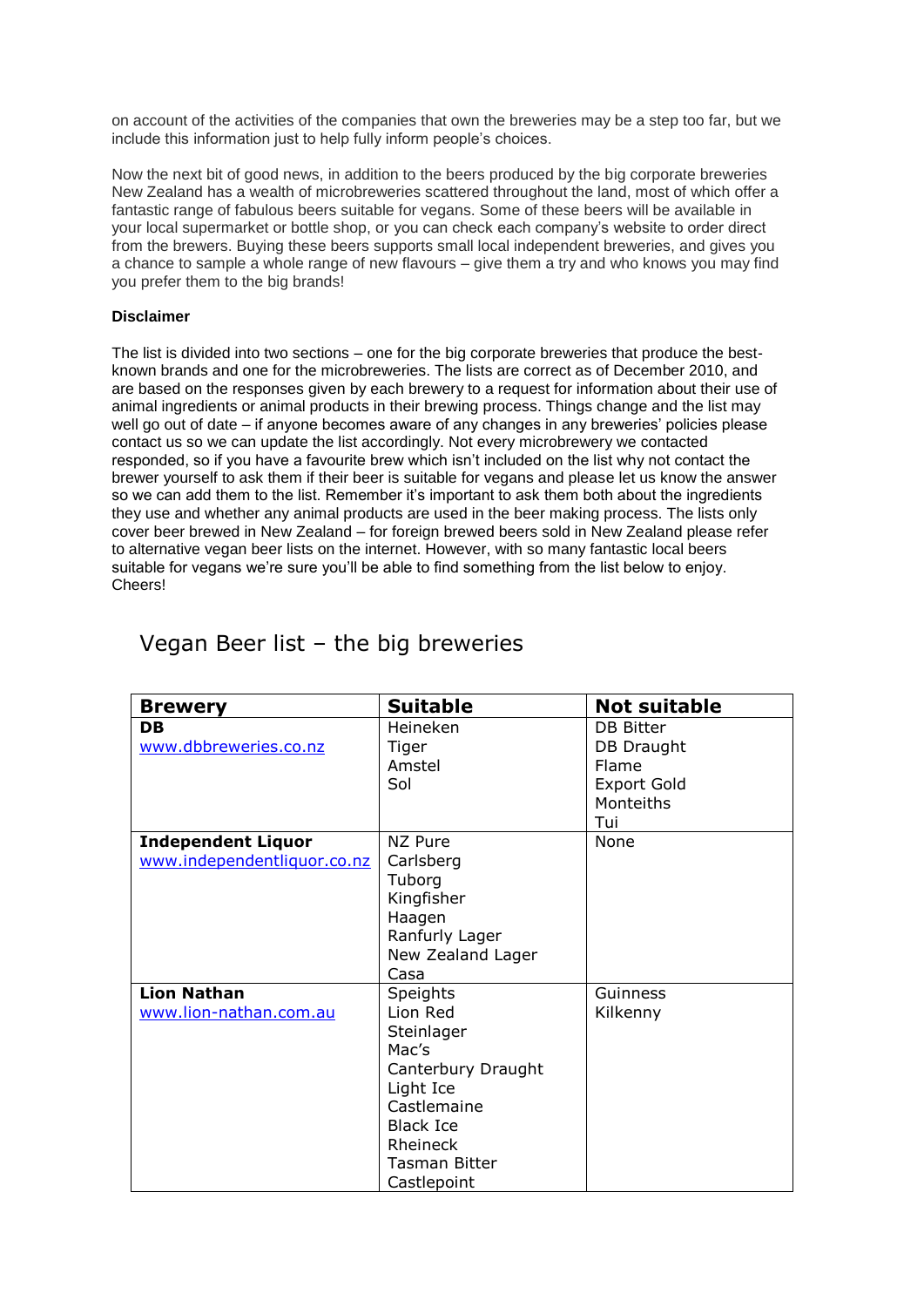| Greenstone Lager<br>Gluoco Light |  |
|----------------------------------|--|
| Oranjeboom                       |  |
| Stella Artois                    |  |
| <b>Becks</b>                     |  |

# Vegan Beer list –microbreweries

| <b>Brewery</b>                    | <b>Suitable</b>           | <b>Not suitable</b>      |
|-----------------------------------|---------------------------|--------------------------|
| <b>Aotearoa Breweries,</b>        | <b>MATA Artesain</b>      | <b>MATA Manuka</b>       |
| Kawerau                           | <b>MATA Feijoa</b>        |                          |
| www.mata.net.nz                   | <b>MATA Brown Boy</b>     |                          |
|                                   | <b>MATA Black Bru</b>     |                          |
|                                   | <b>MATA Blondie</b>       |                          |
| <b>Bennett's Beer, Wellington</b> | <b>Wellington Lager</b>   | None                     |
| www.bennettsbeer.co.nz            | <b>Classic Black</b>      |                          |
|                                   | Four Seasons              |                          |
|                                   | <b>Belgium Strong</b>     |                          |
| <b>Emerson Brewing</b>            | <b>Dunkelweiss</b>        | Pilsner                  |
| <b>Company, Dunedin</b>           | Weissbier                 | 1812 India Pale Ale      |
| www.emersons.co.nz                | Weizenbock                | Bookbinder               |
|                                   |                           | London Porter            |
|                                   |                           | Old 95                   |
| <b>EPIC Brewing Company,</b>      | Epic Lager                | None                     |
| <b>Auckland</b>                   | Epic Pale Ale             |                          |
| www.epicbeer.com                  | Epic Armageddon IPA       |                          |
|                                   | Epic Mayhem               |                          |
|                                   | Epic Stout                |                          |
|                                   | Epic Barrel Aged IPA      |                          |
|                                   | Epic Portamarillo         |                          |
| Green Man Brewery,                | Lager                     | None                     |
| <b>Dunedin</b>                    | Premium Pils              |                          |
| www.greenmanbrewery.co.nz         | Keller                    |                          |
|                                   | Stout                     |                          |
|                                   | Strong                    |                          |
|                                   | <b>IPA</b>                |                          |
|                                   | Tequila Beer              |                          |
|                                   | Ginger Beer               |                          |
|                                   | Krystal Weiss             |                          |
|                                   | Cyclist                   |                          |
|                                   | And all of their seasonal |                          |
|                                   | beers (e.g. Celt, Dark    |                          |
|                                   | Mild and Whisky Bock)     |                          |
| <b>Hawkes Bay Independent</b>     | Pure Lager                | Kingston Fusion          |
| <b>Brewery (The Filter Room</b>   | Kingston Cider            | Fat Ass Scrumpy          |
| Ale and Cider House),             | Kingston Perry            | Bollydooly Cider         |
| <b>Napier</b>                     |                           | Red Cider                |
| www.thefilterroom.co.nz           |                           | Ginger Spin              |
|                                   |                           | Amber Ale                |
|                                   |                           | Pilsner                  |
|                                   |                           | <b>Black Duck Porter</b> |
|                                   |                           | Special Reserve          |
| <b>Invercargill Brewery</b>       | Cider                     | <b>Stanley Green</b>     |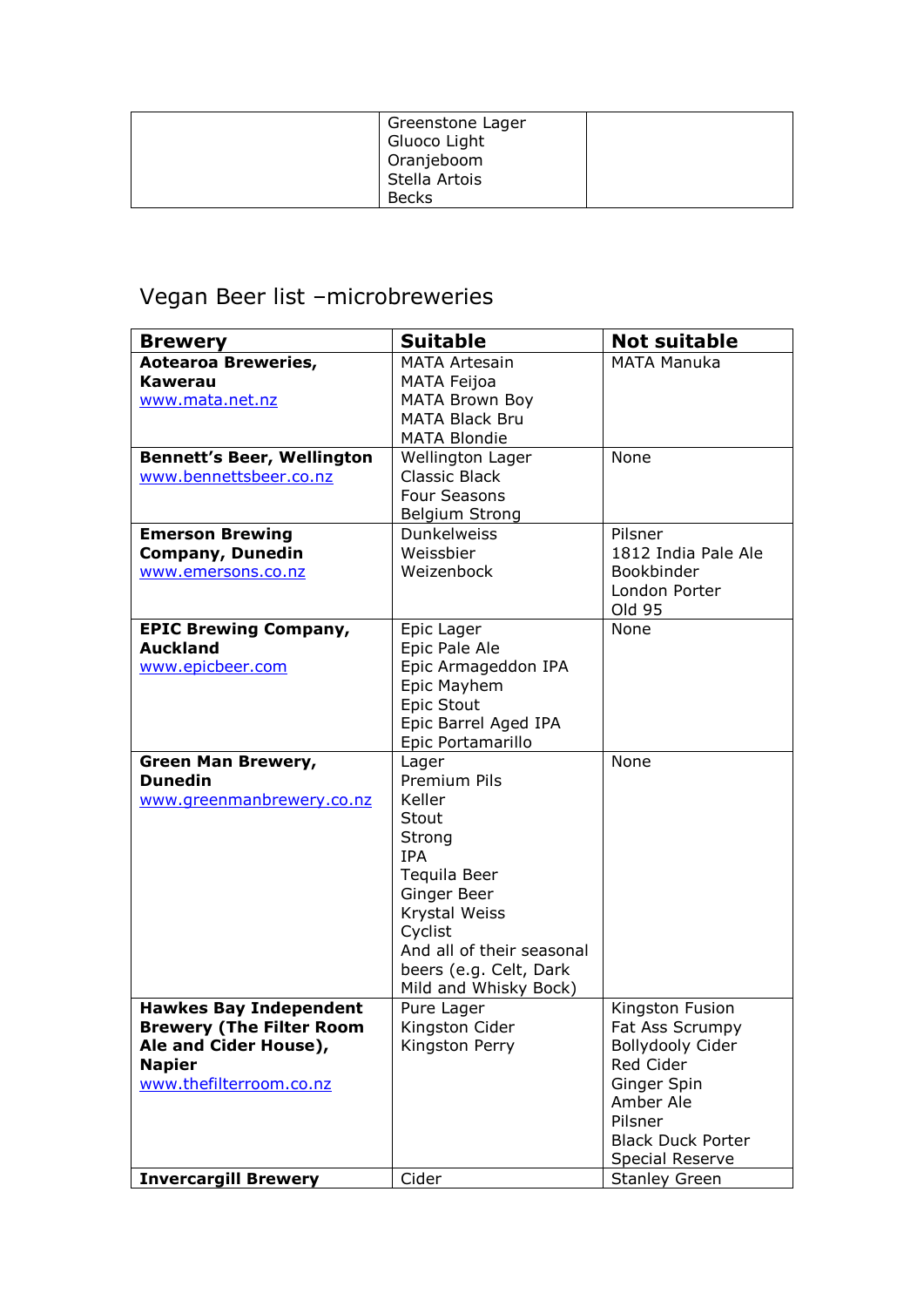| www.invercargillbrewery.co.nz  | Pitch Black (batches               | Wasp                 |
|--------------------------------|------------------------------------|----------------------|
|                                | made from late 2010                | B. Man               |
|                                | only)                              | Boysenberry          |
|                                |                                    | Smokin' Bishop       |
|                                |                                    | Pitch Black (batches |
|                                |                                    | made before late     |
|                                |                                    | 2010)                |
| <b>Mike's Organic Brewery,</b> | Organic Premium Lager              | None                 |
| <b>Taranaki</b>                | Organic Premium Ale                |                      |
| www.organicbrewery.co.nz       | Organic Premium Pilsner            |                      |
|                                | <b>Strawberry Blonde</b>           |                      |
|                                | <b>Whisky Porter</b>               |                      |
|                                | Double India Pale Ale              |                      |
| <b>Moa Brewery, Blenheim</b>   | Moa Original                       | Currently developing |
| www.moabeer.co.nz              | Moa Noir                           | a honey beer         |
|                                | Moa Blanc                          |                      |
|                                | Moa Harvest                        |                      |
|                                | Moa 5 Hop                          |                      |
|                                | Moa St Josephs Tripel              |                      |
|                                | Moa Wek Native Lager               |                      |
| Peak Brewery, Wairarapa        | Mendip Bitter                      | Girdwood Estate      |
| www.peak-brewery.co.nz         | Cornhill Porter                    | Mead                 |
|                                | Alb Weiss                          |                      |
|                                | Sollinger Bock                     |                      |
|                                | Monkey Point IPA                   |                      |
|                                | Drachenfels Lager                  |                      |
| <b>Renaissance Brewing,</b>    | Stonecutter Scotch Ale             | None                 |
| <b>Blenheim</b>                | <b>Elemental Porter</b>            |                      |
| www.renaissancebrewing.co.nz   | Craftsman Stout                    |                      |
|                                | Discovery Pale Ale                 |                      |
|                                | <b>Perfection Pale Ale</b>         |                      |
|                                | Paradox Blonde Ale                 |                      |
|                                | MPA                                |                      |
|                                | Voyager Pale Ale                   |                      |
| Sprig and Fern Brewery,        | Funkelryesen Rye Ale<br>Fern Lager | None                 |
| Nelson                         | Fern Draught                       |                      |
| www.sprigandfern.co.nz         | Fern Dark                          |                      |
|                                | <b>Best Bitter</b>                 |                      |
|                                | <b>Blonde</b>                      |                      |
|                                | Doppelbock                         |                      |
|                                | Ginger Lager                       |                      |
|                                | Pale Ale                           |                      |
|                                | Pilsner                            |                      |
|                                | Porter                             |                      |
|                                | Scotch Ale                         |                      |
|                                | Tasman Lager                       |                      |
| <b>Steam Brewing Company,</b>  | All house beers:                   | None                 |
| <b>Auckland (Cock and Bull</b> | <b>Blue Goose Lager</b>            |                      |
| pubs)                          | <b>Buxom Blonde Wheat</b>          |                      |
| www.steambrewing.co.nz         | Beer                               |                      |
|                                | Classic Draught                    |                      |
|                                | Dark Star                          |                      |
|                                | Fuggles Best Bitter                |                      |
|                                | Monks Habit Abbey Ale              |                      |
| <b>Sunshine Brewing</b>        | Gisborne Gold                      | None                 |
| <b>Company, Gisborne</b>       | Reserve Ale                        |                      |